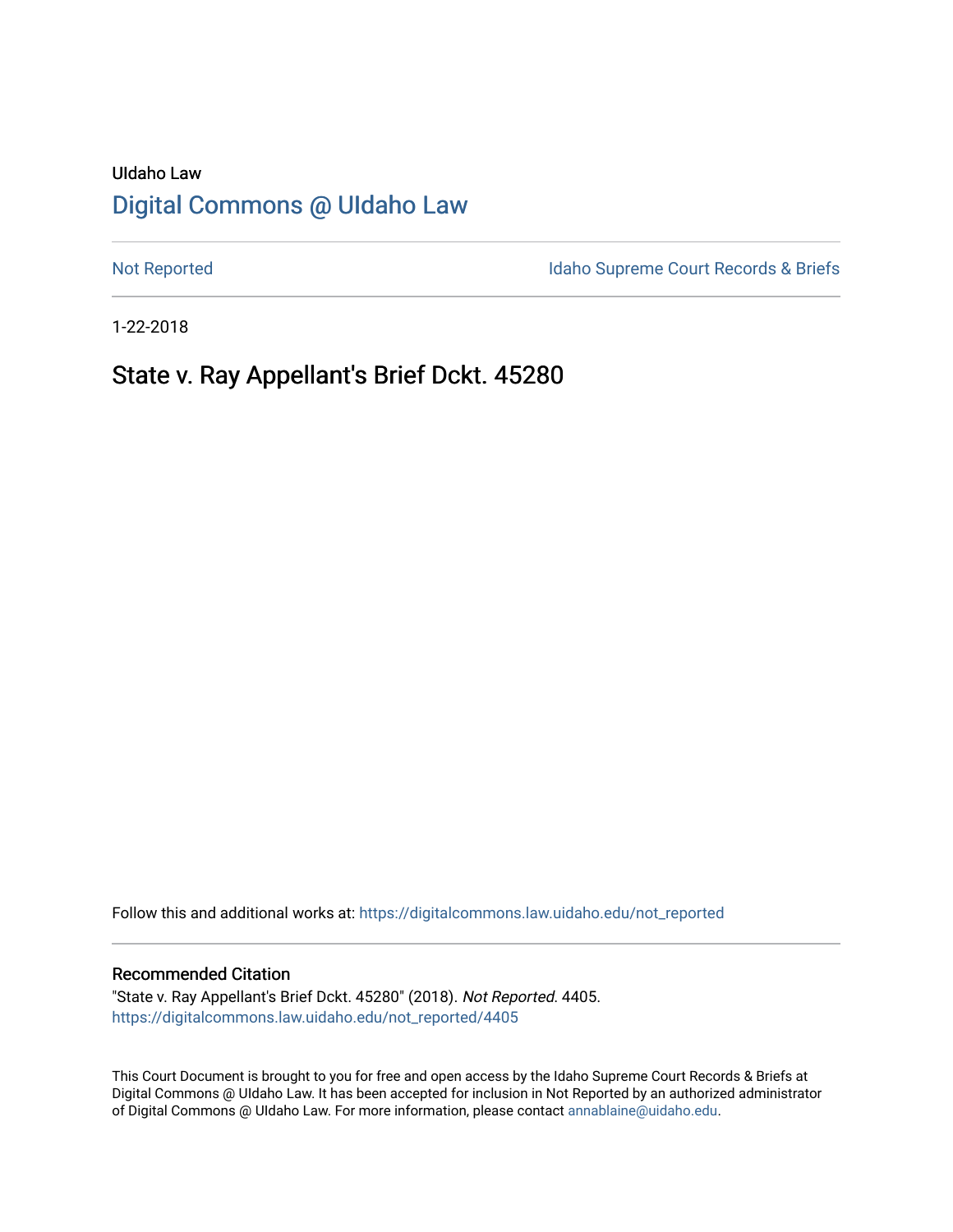ERIC D. FREDERICKSEN State Appellate Public Defender I.S.B. #6555

KIMBERLY A. COSTER Deputy State Appellate Public Defender I.S.B. #4115 322 E. Front Street, Suite 570 Boise, Idaho 83702 Phone: (208) 334-2712 Fax: (208) 334-2985 E-mail: [documents@sapd.state.id.us](mailto:documents@sapd.state.id.us)

### IN THE SUPREME COURT OF THE STATE OF IDAHO

| STATE OF IDAHO,       |                                 |
|-----------------------|---------------------------------|
| Plaintiff-Respondent, | NO. 45280                       |
| V.                    | MINIDOKA COUNTY NO. CR 2012-642 |
| TRAVIS SCOTT RAY,     | <b>APPELLANT'S BRIEF</b>        |
| Defendant-Appellant.  |                                 |

## STATEMENT OF THE CASE

### Nature of the Case

Pursuant to an agreement with the State, Travis Scott Ray pled guilty to possession of methamphetamine, and both parties recommended a five year sentence, with two years fixed, and retained jurisdiction in order to allow Mr. Ray to participate in substance abuse programing. The district court disregarded that recommendation, however, and sentenced Mr. Ray to six years, with four years fixed, without retaining jurisdiction. Mr. Ray filed a Rule 35 motion offering new information showing that Mr. Ray also had mental health issues, and again asked for the retained jurisdiction or a lesser sentence. The district court denied the motion.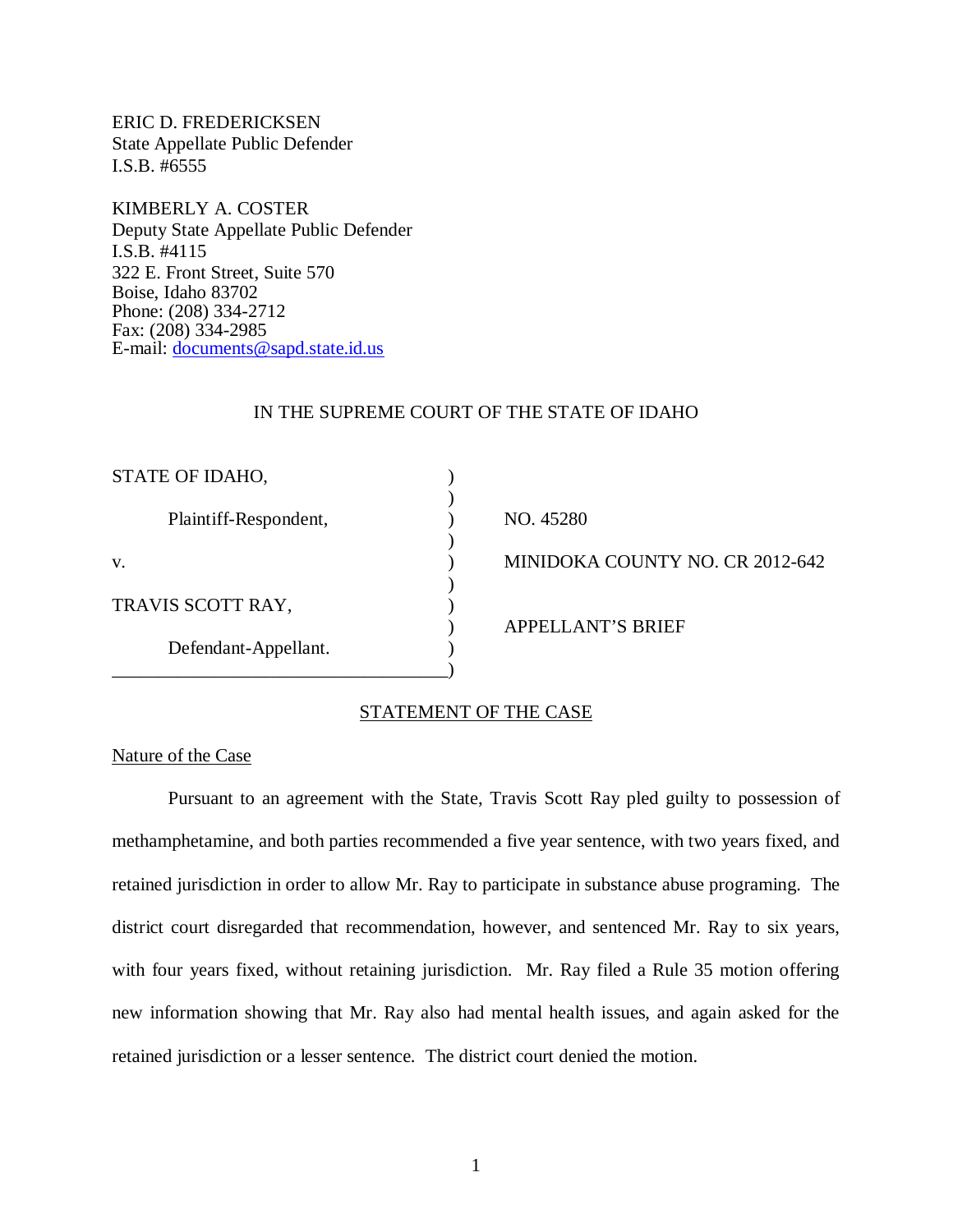On appeal Mr. Ray asserts that, in light of the additional information he presented, the district court's refusal to reduce his sentence or retain jurisdiction was unreasonable, representing an abuse of discretion.

#### Statement of the Facts and Course of Proceedings

When a police officer approached him about an active arrest warrant for a parole violation, Mr. Ray provided the officer with names other than his own and attempted to run away. (R., p.12.) He was apprehended by the officer and, during the ensuing search of his person, the officer found drugs and paraphernalia. (R., p.12.) The State charged Mr. Ray with one felony count of possession of methamphetamine, four misdemeanors, and being a persistent violator enhancement. (R., pp.6, 20, 24.)

Pursuant to his agreement with the State, Mr. Ray pled guilty to the methamphetamine charge, and the State dismissed the misdemeanors and the enhancement; the State also agreed to recommend a five year sentence, with two years fixed, with either drug court or retained jurisdiction. (R., p.40; Tr., p.5, L.19 – p.20, L.4.)

Mr. Ray was initially assigned to drug court, but was soon terminated from the program due to his continued drug use and getting into a fight with another participant. (R., pp.47, 52, 54- 64.) According to the termination report, Mr. Ray was "not prepared to engage in his recovery as evident by his on-going drug use." (R., p.57.)

The presentence investigation,  $(PSI)$ , revealed that Mr. Ray has a severe drug and alcohol addiction that extends back to his childhood. (PSI, pp.7, 17, 23.) The Department of

<span id="page-2-0"></span><sup>&</sup>lt;sup>1</sup> Citations to the Presentence Investigation Report and attached materials, which includes the The Department of Health and Welfare's mental health exam, (MHE), will use the designation "PSI", and include the page numbers associated with the 61-page electronic file containing those documents.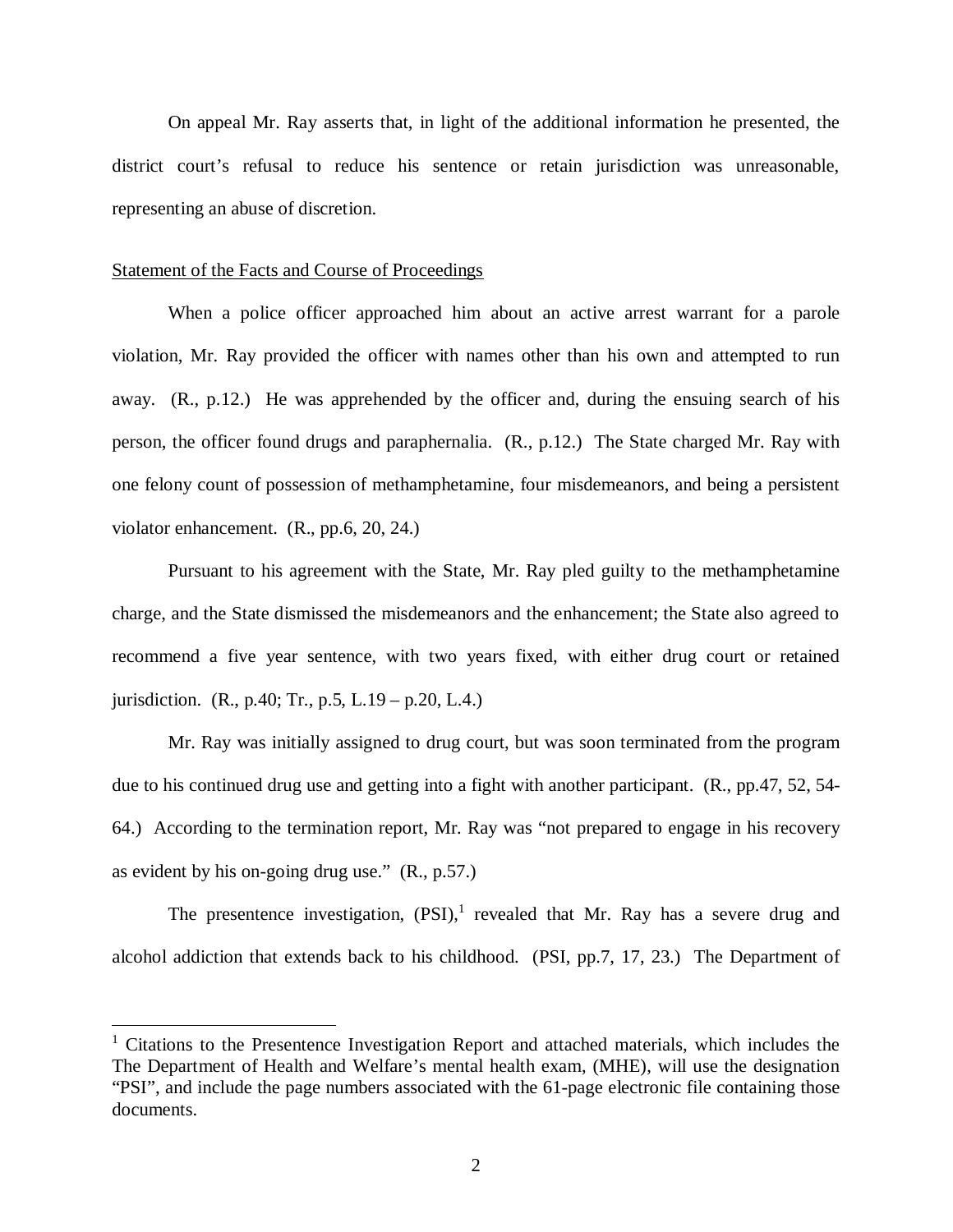Health and Welfare's mental health exam, (MHE), found there were no serious mental health issues, no history of mental health treatment, and consequently, no mental health treatment was recommended. (PSI, p.33.)

At sentencing, both parties asked the district court to impose a five year sentence, with two fixed, and to retain jurisdiction. Both parties agreed that Mr. Ray needed to get his drug problem under control and his mental health stabilized; and both agreed the retained jurisdiction program offered the needed tools, and that Mr. Ray should have that chance to demonstrate his rehabilitation potential. (Tr., p.15, Ls.14-21.) The district court disregarded the joint recommendation, noting "[substance abuse] treatment doesn't help everybody." (Tr., p.24, L.9.) The court imposed a six-year term, with four years fixed, without retaining jurisdiction. (Tr., p.26, L.4 – p.27, L.10; R., p.82.)

Mr. Ray subsequently obtained his mental health treatment records from Oregon, where he was incarcerated and on parole from [2](#page-3-0)015 to 2016. (Aug.R., *Affidavit*, pp.10-72.)<sup>2</sup> These records contain recent diagnoses of significant anxiety and post-traumatic stress disorders, detailing efforts to try to stabilize Mr. Ray's condition through managed prescription medication. (Aug.R., *Affidavit*, pp.26, 53, 62 -72.) During the course of the year, Mr. Ray was prescribed an array of antipsychotics – over a dozen – in an attempt to handle his out-of-control anxiety. (Aug.R., *Affidavit*, pp.2-25.) Based on this new information, Mr. Ray filed a motion pursuant to Criminal Rule 35, presenting these documents to the district court, and asking the district court to

<span id="page-3-0"></span><sup>&</sup>lt;sup>2</sup> Copies of Mr. Ray's Motion for Reconsideration of Sentence Pursuant to Rule 35, together with his Memorandum in Support, and accompanying Affidavit, filed on October 31, 2017; the State's Response to Defendant's Motion, filed on November 1, 2017; and the district court's Order Denying Motion for Reconsideration of Sentence I.C.R. Rule 35, filed November 28, 2017; are being augmented into the appellate record via Appellant's Motion To Augment, filed contemporaneously with this Appellant's Brief.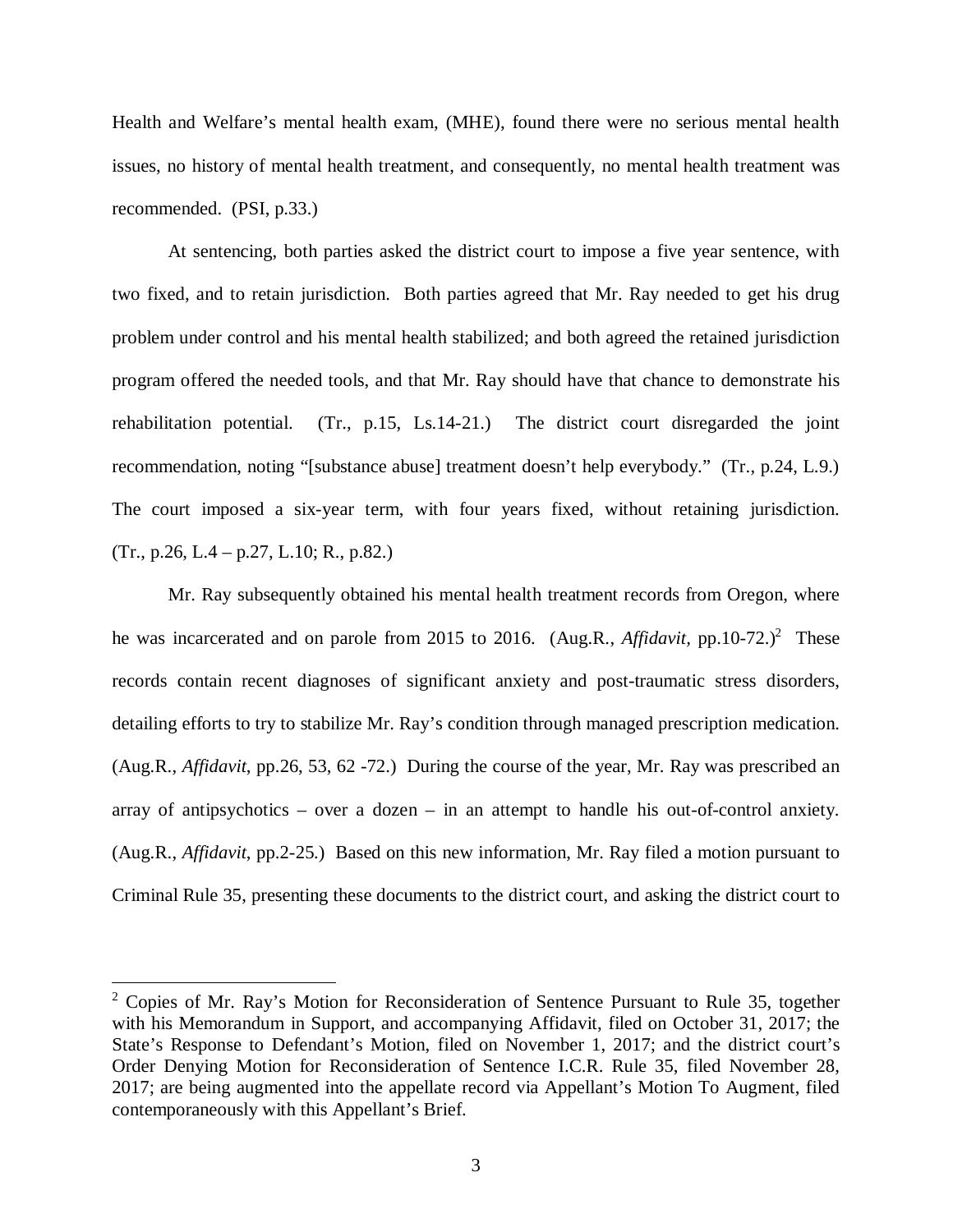reconsider the original sentence in light of his mental health condition. (Aug.R., Motion for Reconsideration of Sentence.) The State filed a response indicating it did not object to the motion, and reaffirmed its original recommendation for retained jurisdiction and a two-to-five year sentence. (Aug.R., *State's Response to Motion*.)

The district court denied Mr. Ray's 35 motion. (Aug.R., Order Denying Motion.) The court recognized new information was presented, but was not convinced Mr. Ray's sentence should be reduced. (Aug.R., Order Denying Motion.) Mr. Ray filed a notice of appeal that is timely from his judgment and from the denial of his Rule 35 motion. I.A.R.  $17(e)(1)(C)$ . (R., p.102.)

### ISSUE

Did the district court abuse its discretion by declining to retain jurisdiction, and by declining to reduce the sentence, in light of the additional information Mr. Ray presented with his Rule 35 motion?

#### ARGUMENT

## The District Court Abused Its Discretion By Declining To Retain Jurisdiction Or Reduce Mr. Ray's Sentence, In Light Of The Additional Information He Presented With His Rule 35 Motion

A. Introduction

The additional information presented with Mr. Ray's Rule 35 motion show that Mr. Ray has an underlying mental health condition that needs to be addressed before he is amenable to substance abuse treatment. The district court abused its discretion when it disregarded that information, and the joint recommendations from the parties, and refused to retain jurisdiction.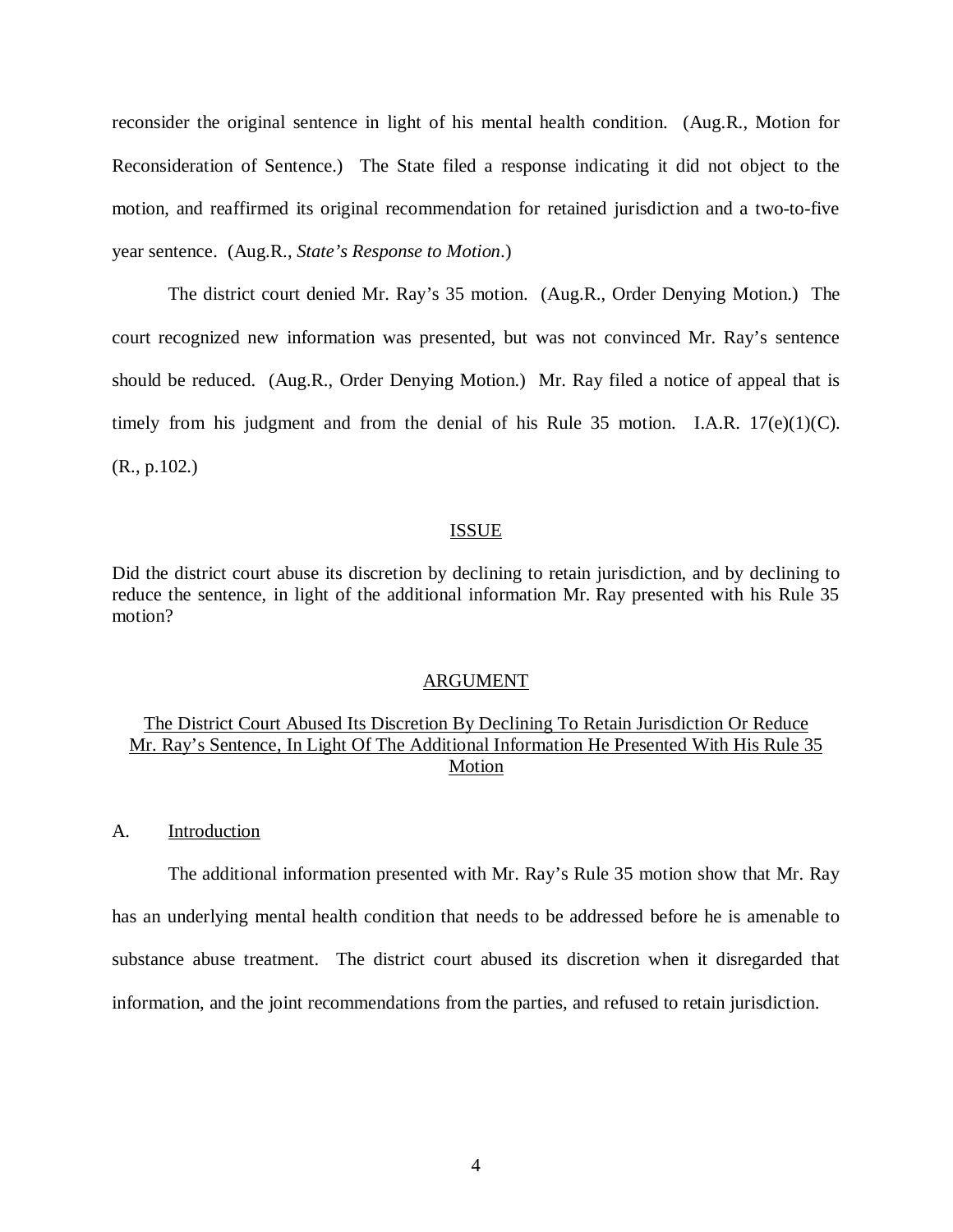#### B. Standard Of Review

The appellate court reviews the district court's sentencing decisions for an abuse of discretion, which occurs if the district court imposed a sentence that is unreasonable, and thus excessive, "under any reasonable view of the facts." *State v. Strand*, 137 Idaho 457, 460 (2002); *State v. Toohill*, 103 Idaho 565, 568 (Ct. App. 1982). The appellate court will conduct an independent review of the record giving consideration to the nature of the offense, the character of the offender, and the protection of the public interest. *State v. Miller*, 151 Idaho 828, 834 (2011). A sentence will be deemed "reasonable" "if it appears necessary to accomplish the primary objective of protecting society and to achieve any or all of the related goals of deterrence, rehabilitation, or retribution." *Miller*, 151 Idaho at 834. When reviewing the length of a sentence, the appellate court considers the defendant's entire sentence. *[State v. Oliver,](https://1.next.westlaw.com/Link/Document/FullText?findType=Y&serNum=2013702669&pubNum=4645&originatingDoc=If9289f334c1511e3b48bea39e86d4142&refType=RP&fi=co_pp_sp_4645_391&originationContext=document&transitionType=DocumentItem&contextData=(sc.Search)#co_pp_sp_4645_391)* 144 [Idaho 722, 726 \(2007\)](https://1.next.westlaw.com/Link/Document/FullText?findType=Y&serNum=2013702669&pubNum=4645&originatingDoc=If9289f334c1511e3b48bea39e86d4142&refType=RP&fi=co_pp_sp_4645_391&originationContext=document&transitionType=DocumentItem&contextData=(sc.Search)#co_pp_sp_4645_391).

In addition to imposing a sentence directly, the district court has the discretion to retain jurisdiction. *See* I.C. § 19–2601(4). The primary purpose of the retained jurisdiction program is to enable the trial court to obtain additional information regarding the defendant's rehabilitative potential and suitability for probation, and probation is the ultimate objective of a defendant who is on retained jurisdiction. *State v. Chapel,* [107 Idaho 193 \(Ct.App.1984\);](https://1.next.westlaw.com/Link/Document/FullText?findType=Y&serNum=1984141470&pubNum=661&originatingDoc=I84eb9b6fcaed11e3b86bd602cb8781fa&refType=RP&originationContext=document&transitionType=DocumentItem&contextData=(sc.Search)) *[State v. Toohill,](https://1.next.westlaw.com/Link/Document/FullText?findType=Y&serNum=1982139928&pubNum=661&originatingDoc=I84eb9b6fcaed11e3b86bd602cb8781fa&refType=RP&fi=co_pp_sp_661_709&originationContext=document&transitionType=DocumentItem&contextData=(sc.Search)#co_pp_sp_661_709)* 103 [Idaho 565, 567 \(Ct. App. 1982\).](https://1.next.westlaw.com/Link/Document/FullText?findType=Y&serNum=1982139928&pubNum=661&originatingDoc=I84eb9b6fcaed11e3b86bd602cb8781fa&refType=RP&fi=co_pp_sp_661_709&originationContext=document&transitionType=DocumentItem&contextData=(sc.Search)#co_pp_sp_661_709) The sentencing court's refusal to retain jurisdiction is not an abuse of discretion if the court already has sufficient information upon which to conclude that the defendant is not a suitable candidate for probation. *State v. Jones*, 141 Idaho 673, 677 (Ct. App. 2005).

A motion to alter an otherwise lawful sentence under Rule 35 is addressed to the sound discretion of the sentencing court, and essentially is a plea for leniency which may be granted if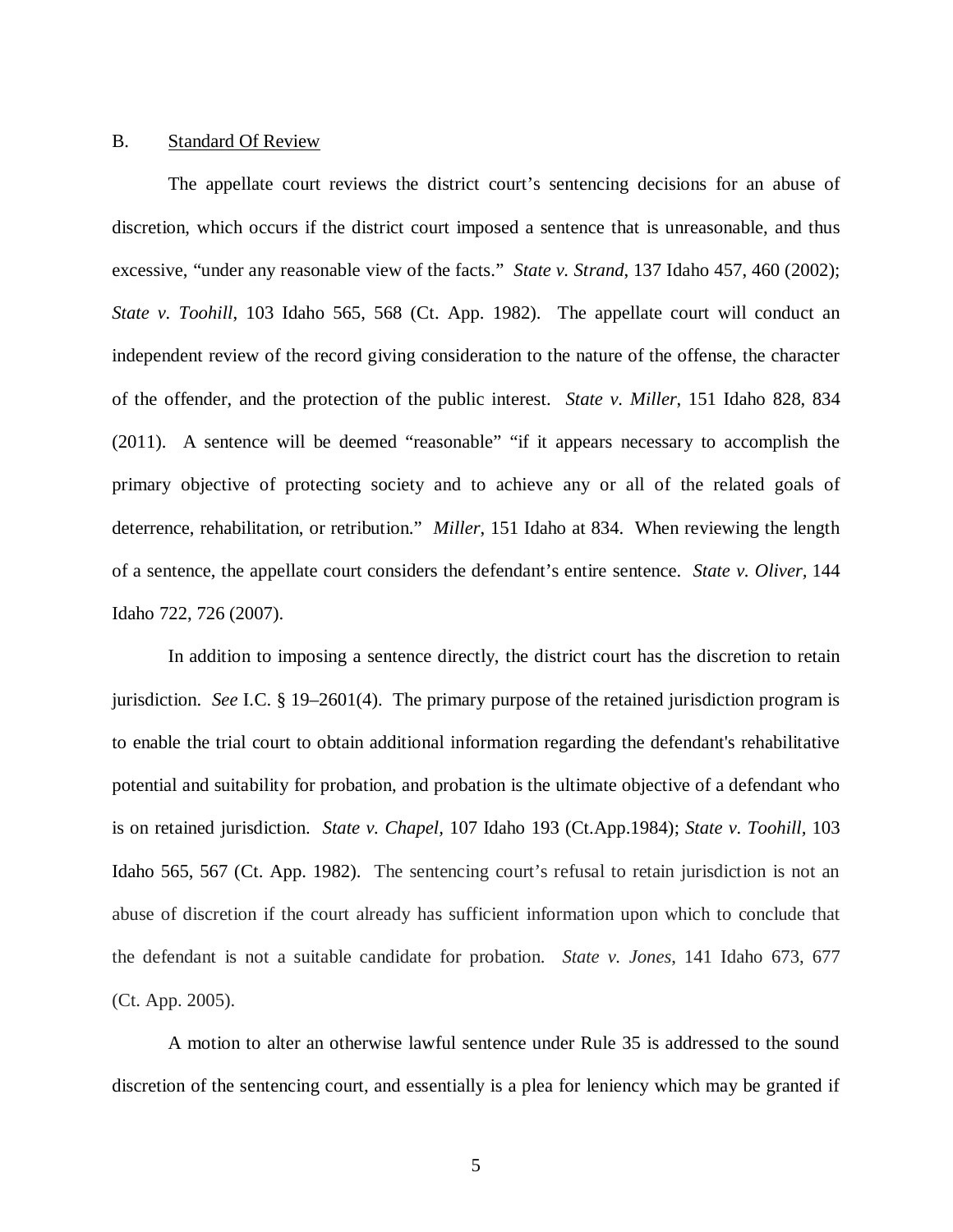the sentence originally imposed was unduly severe. *State v. Trent*, 125 Idaho 251, 253 (Ct. App. 1994). The criteria for examining rulings denying the requested leniency are the same as those applied in determining whether the original sentence was reasonable. *Id*. "If the sentence was not excessive when pronounced, the defendant must later show that it is excessive in view of new or additional information presented with the motion for reduction*.*" *Id.*

## C. The District Court Abused Its Discretion By Imposing An Excessive Sentence, Without Retaining Jurisdiction, And By Declining To Grant A Sentence Reduction

Mr. Ray's sentence of six years, with four years fixed, is excessive in light of the facts of this case. Mr. Ray's drug addiction and his potential for overcoming that addiction should be taken into account in this case. *See State v. Coffin*, 146 Idaho 166, 171 (Ct. App. 2008). Additionally, the Idaho Supreme Court has recognized that Idaho Code [§ 19-2523](http://www.westlaw.com/Find/default.wl?rs=kmfh4.8.0&vr=2.0&kmvr=2.6&FindType=L&DB=1000007&DocName=IDSTS19-2523) requires that an individual's mental illness be considered a factor at sentencing. *[Hollon v. State](http://www.westlaw.com/Find/default.wl?rs=kmfh4.8.0&vr=2.0&kmvr=2.6&FindType=Y&DB=0000431&serialnum=1999071874)*[, 132 Idaho](http://www.westlaw.com/Find/default.wl?rs=kmfh4.8.0&vr=2.0&kmvr=2.6&FindType=Y&DB=0000431&serialnum=1999071874) [573, 581 \(1999\).](http://www.westlaw.com/Find/default.wl?rs=kmfh4.8.0&vr=2.0&kmvr=2.6&FindType=Y&DB=0000431&serialnum=1999071874) Both of these factors – his mental illness and his addiction – are at play in this case; both conditions are amenable to treatment, and both must be addressed in order for Mr. Ray to recover.

Mr. Ray's history with alcohol and drug abuse began early. He first tasted alcohol when he was seven years old, and by the time he was sixteen he was sharing an eighteen pack of beer with a friend, every day. (PSI, p.17.) He began using heroin and methamphetamine when he was twelve; he smoked, snorted, and injected these drugs on a daily basis. (PSI, p.17.) As an adult, he would drink a fifth to a gallon of vodka every couple days, and was injecting meth every day too. (PSI, p.20.) His GAIN assessment recommended that he complete an intensive outpatient treatment and then participate in drug court. (PSI, p.32.)

The district court declined to follow the recommendation for retained jurisdiction and treatment, stating its belief that Mr. Ray was not amendable to treatment given his past attempts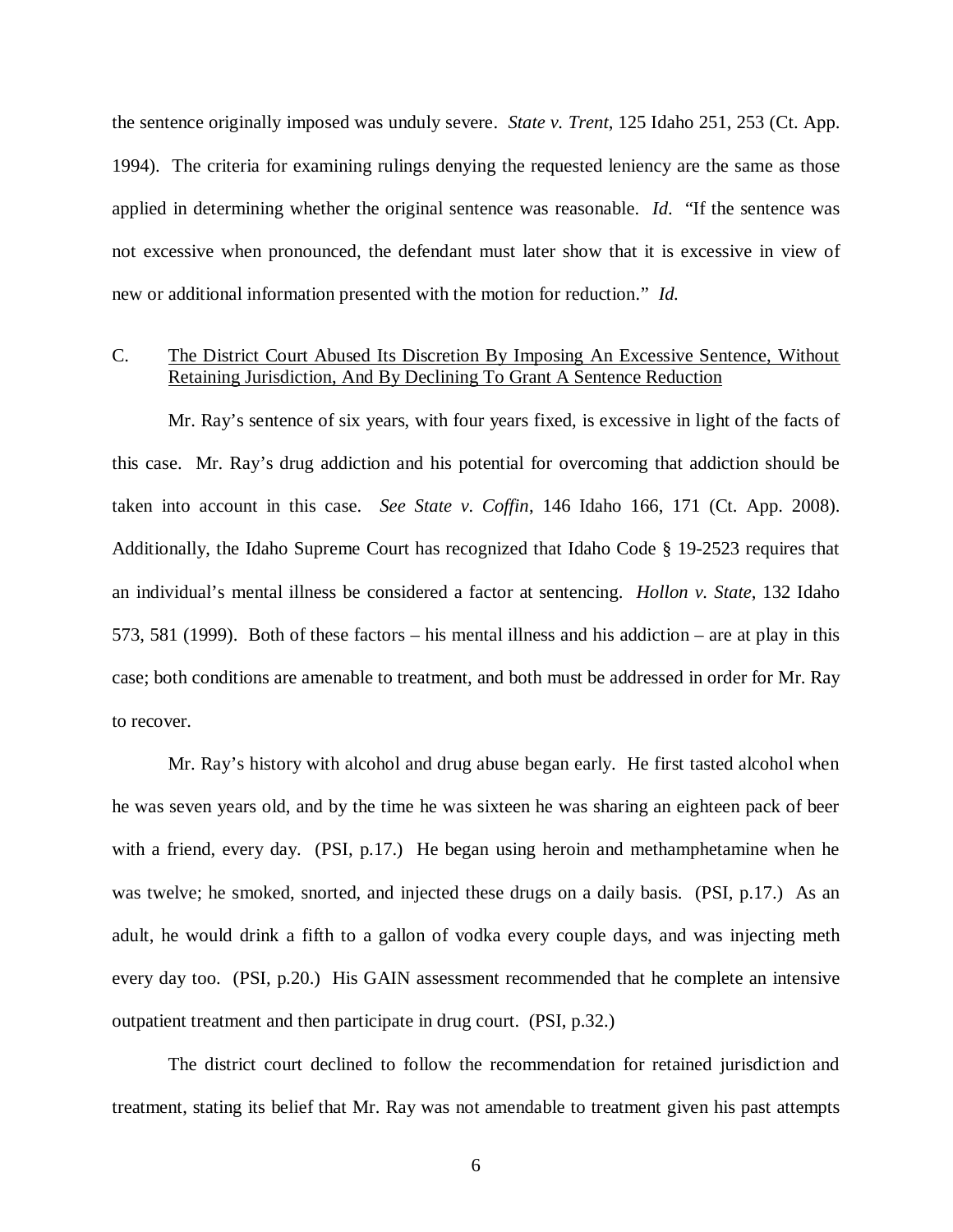and constant failures. (Tr., p.24, L.9.) However, the court was subsequently informed, through the Rule 35 motion, that Mr. Ray has untreated and unresolved mental health conditions that need to be controlled first. (Aug.R., *Affidavit,* pp.10-72.) Mr. Ray submits that his mental instability may well be the cause of, or a substantial contributor to, his evident inability to stay away from drugs. Until he is stable, however, Mr. Ray knows he is not ready for drug treatment, drug court, or probation. Mr. Ray is highly motivated to get that treatment (PSI, p.32), and he needs mental health treatment as well. As noted by counsel at sentencing, the retained jurisdiction program offers treatment for these co-occurring disorders, and both parties agreed Mr. Ray should have that treatment.  $(Tr, p.15, L.24 - p.18, L.17.)$ 

The district court failed to adequately take into account Mr. Ray's mental health condition and need for treatment when it denied his Rule 35 motion. The district court should have granted the motion and retained jurisdiction, allowing Mr. Ray the chance for treatment and stabilization, and giving him the opportunity to demonstrate his rehabilitation potential.

#### **CONCLUSION**

Mr. Ray respectfully requests that this Court vacate his sentence and remand his case to the district court with instructions that the district court retain jurisdiction, or else reduce his sentence.

DATED this 22<sup>nd</sup> day of January, 2018.

 $\frac{1}{s}$ 

KIMBERLY A. COSTER Deputy State Appellate Public Defender